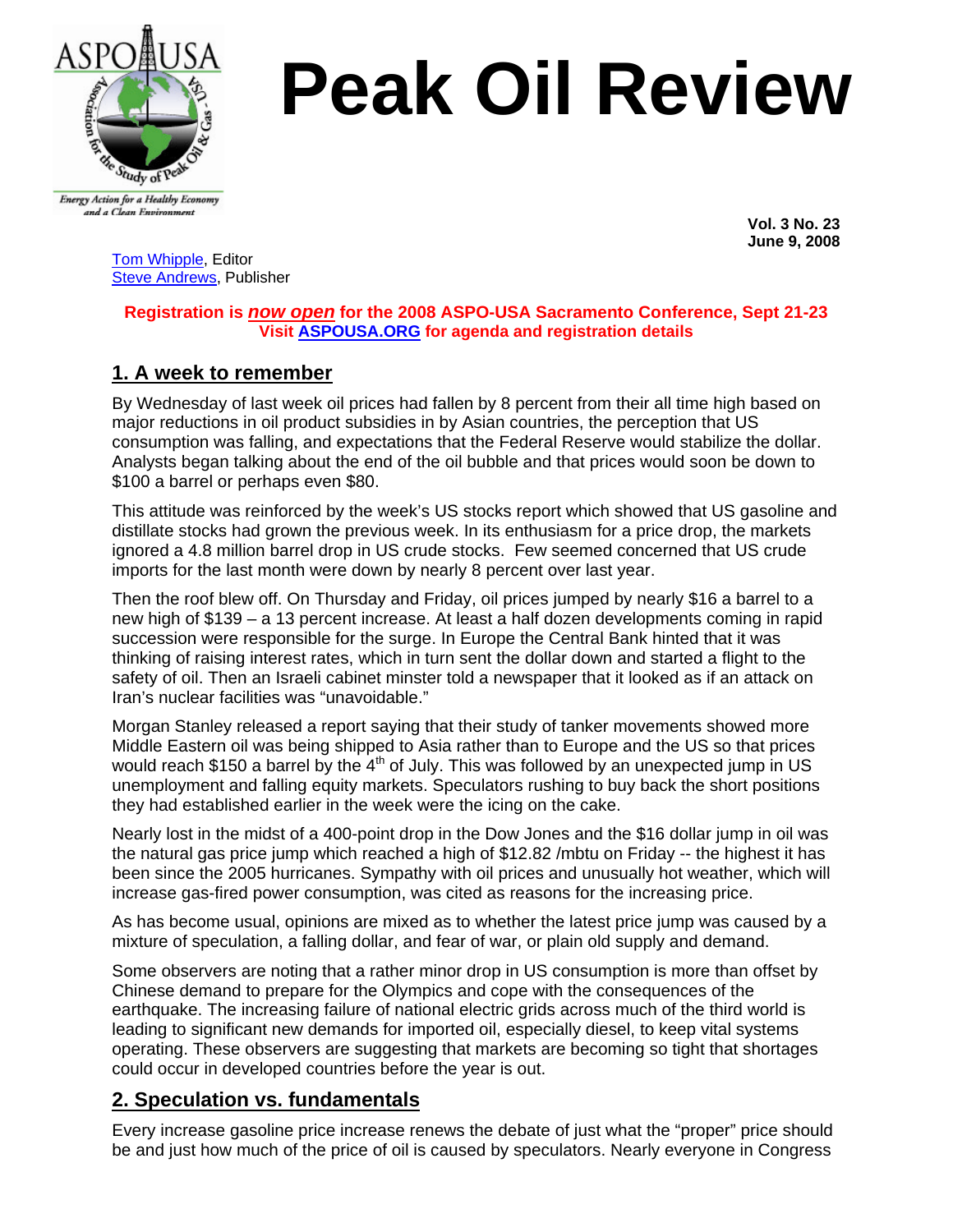would love to find that indeed someone is manipulating oil prices or that some large share of recent price increases can be attributed to speculators. There is little the Congress can do to increase oil supplies in the short run and they are loath to institute what would be highly unpopular measures to restrict consumption. Hence the continuing interest in exposing and restricting speculation as the only avenue to show their constituents they are doing something.

Last week the US Senate held yet another hearing on the role of speculation in raising energy prices. Carefully chosen witnesses for the most part told the hearing that indeed high prices arose from speculation. Only George Soros and a few others got off the reservation and opined that supply and demand had more to do with the problem. Much of the hearing was devoted to how the US's Futures Trading Commission could regulate trading in London and Dubai.

Despite frequent and fervent assurances from the US Treasury and Energy Secretaries and the head of the futures trading commission (CFTC) that high prices are primarily caused by tight supply, Congress shows no indication that it will let go of the issue. The CFTC continues to investigate and Congress continues to threaten legislative restrictions on futures trading.

## **3. Growing shortages**

Despite endless repetition of the mantra "the markets are well supplied" from OPEC and occasionally senior international oil company officials, reports of actual shortages of petroleum products continue to increase across the globe. Reasons for these shortages vary from country to country, but most seem to stem from the cost of petroleum on the world market or efforts by governments to keep retail prices affordable. In the last week we have reports of retail shortages from China, the Indian sub-continent, numerous countries in Africa, Latin and Central America, parts of East Asia, and even from the poorer countries in the Middle East.

In China, the world's number three importer, retail shortages seem to have reappeared as the government keeps price caps in place at least until the Olympics. The government's newest plan is to turn the small private oil companies that were shutting down because of the high cost of crude into "contract refiners" who simply refine oil for the state companies without any price risk. China, with \$1.6 trillion in reserves, can afford oil at any cost. It is still not clear just how much their imports have increased in recent weeks.

In a few countries, the shortages may be temporary such as in Malaysia where a 40 percent price increase was accompanied by hoarding and a run on the pumps. In a few countries, national oil companies can no longer afford to sell products at government-mandated prices. In still others, the local importers simply do not have enough liquidity to pay for the products.

This situation is unlikely to improve. Except for countries producing enough oil to cover their own needs, and the very wealthy, all others are likely entering an era of permanent shortages.

# **4. Air Travel**

Hardly a day goes by without reports of more problems for the airline industry. Last week the International Air Transport Association warned that its members will collectively lose \$6.1 billion should oil continue to trade at over \$135 a barrel for the rest of the year. During the last six months 24 airlines went bankrupt and more bankruptcies are expected soon.

Nearly all the major airlines have announced cutbacks in their flying schedules with many grounding their older less-efficient aircraft and dropping service to smaller cities. Fare increases, baggage charges and fuel surcharges are becoming the norm. Cheap fares and frequent flyer seats are becoming more difficult to obtain.

The problem is compounded by EC emissions regulation rules that the industry claims will cost \$10 billion to comply with. Recent attempts at airline mergers in the US failed because labor contracts would hamper efficient integration of separate systems.

The pace at which the industry's problems are compounding suggests that a day of reckoning is at hand. If oil prices continue to rise at a time of economic stagnation, mass discretionary air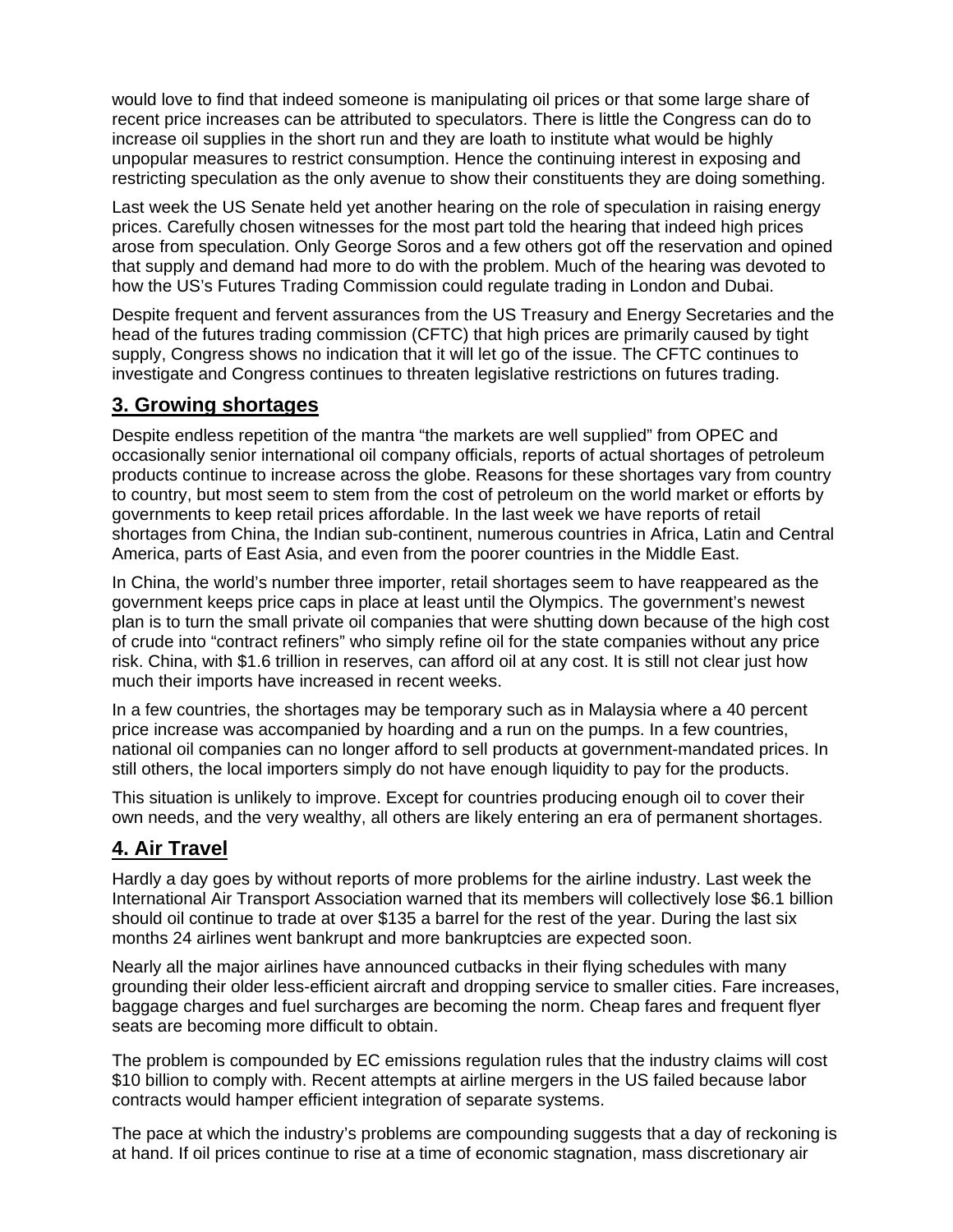travel will soon be priced out of the market and the industry will shrink to a fraction of its current size. Re-regulation of the industry seems likely within in the next few years in order to insure a minimum of essential flights between major hubs remain available.

**5. Briefs** *(*clips from recent *Peak Oil News* dailies are indicated by date and item *#)* 

- **Saudi Arabia**'s Shura council (parliament) will hold a series of meetings over the next two weeks to discuss a controversial proposal by a key member to curb oil production to save reserves for better prices. (6/5, #4)
- An explosion in **Western Australia** at Apache Energy's natural gas processing facility has cut the state's gas supply by a third. It could take months to repair. The gas shortage is seriously impacting the resource industry, with companies having to cut back on production and having to buy more diesel for power generators. (6/7, #8)
- **GM** announced drastic cuts in production of sport utility vehicles and pickups and stepped up plans for building smaller cars. CEO Wagoner said GM will close four North American assembly plants by 2010. And in a humbling admission that the SUV era is all but over, GM said it is considering selling the gas-guzzling Hummer brand. (6/4, #14)
- Some 74 percent of **Americans** said \$4 a gallon would be their threshold for driving less from a survey of 1,000 adults nationwide conducted by Ipsos Public Affairs. American demand for gasoline dipped 1.4% over the last four weeks. (6/7, #10; 6/5, #1))
- Demand for diesel in **Chile** is skyrocketing as the energy-poor country enters winter amid very large cuts in natural gas imports from its sole supplier Argentina. (6/5, #10)
- **Russia** produced 0.8 percent less crude in May than in the same month last year, bringing the country closer to the first annual drop in oil output in a decade. Exports also fell. (6/2, #4)
- Later this year, **China** will start operating a coal to liquids plant that is expected to convert 3.5 million tonnes of coal per year into 1 million tonnes of oil products —the equivalent of about 20,000 b/d. By 2020, Beijing hopes to up production to 286,000 b/d. The *Oil & Gas Journal* suggests it will cost around \$70 to \$80 a barrel to produce oil in this manner. The plants are very expensive and release prodigious quantities of greenhouse gases. (6/4, #9)
- **India** announced an increase of roughly 11% in retail prices of gasoline, diesel and cooking gas to bail out its cash-strapped oil marketing companies. (6/6, #13)
- **Canada's oil sands production** averaged 1.32 million barrels a day during 2007. A group that includes major oil sands producers urged Alberta's government Thursday to cool development of the province's vast oil sands to protect the environment. (6/6, #18)
- **Tougher environmental rules** governing production from Canada's oil-sands region will contribute to a global crude supply crunch, Total SA Chief Executive Officer Christophe de Margerie said last Wednesday. (6/5, #18)
- **Iraq** exported an average 2.01 million barrels of oil a day in May, up 100,000 barrels from the previous month and the highest since before the invasion. **Saudi Arabia** raised production by 130,000 barrels to an average 9.25 million barrels a day in May. (6/5, #2)
- **Iraq** expects to conclude negotiations soon for six oilfield service contracts with international companies that could boost output by 600,000 barrels/day later this year. (6/5, #5)
- **Brazil's oil discoveries**, including the Western Hemisphere's largest in three decades, may cost \$100 billion more to develop than the industry's most costly field. The Tupi deposit and nearby offshore prospects probably will cost \$240 billion to exploit. (6/5, #11)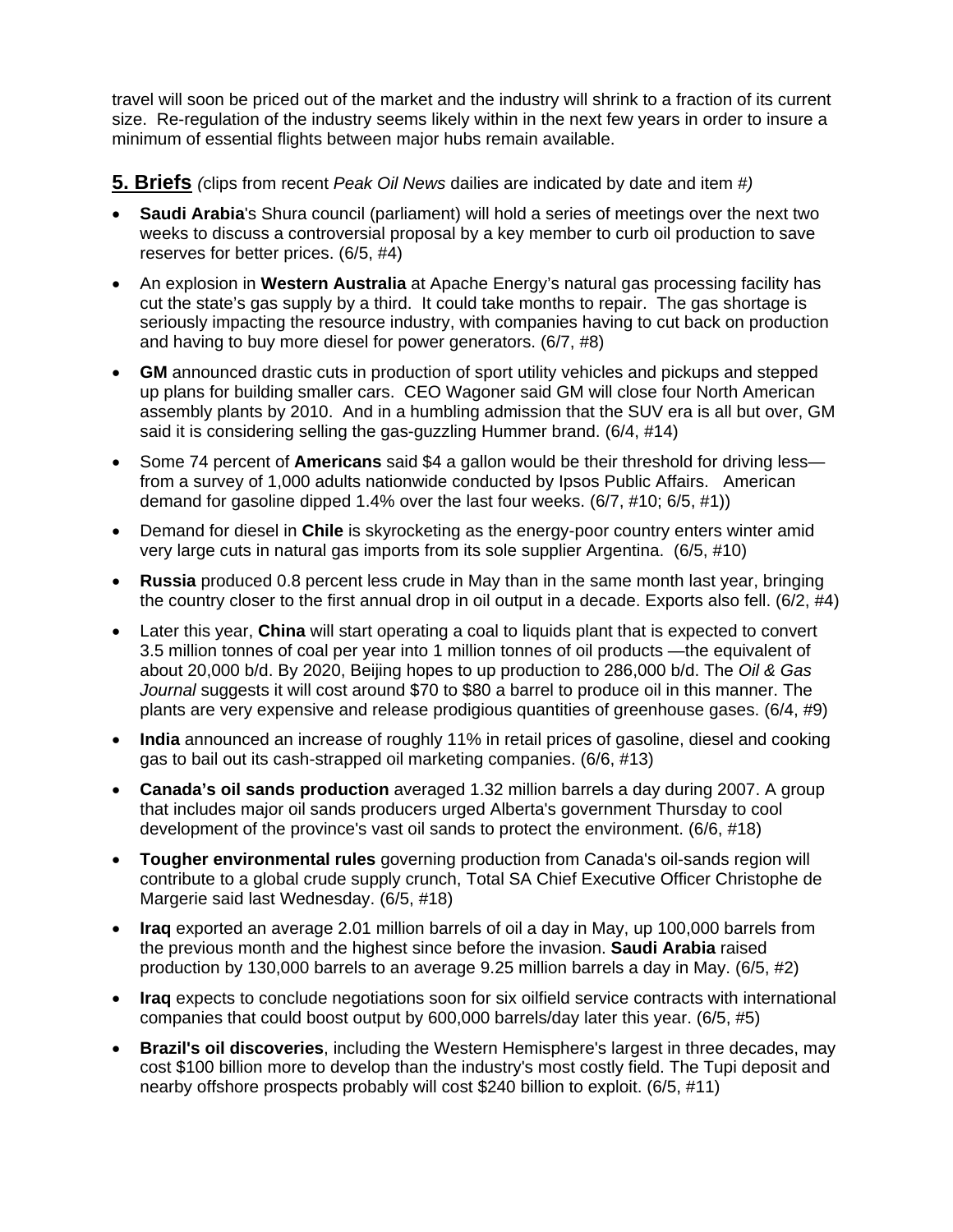- **Pemex** said the state-run company's oil exports were headed for an average of 1.40 million to 1.45 million barrels per day over 2008, around 15% below their target and a 14% decline compared to their exports in 2007. (6/5, #12)
- Ethanol from corn accounts for a 20 million ton increase in the amount of grains consumed each year, far outpacing growth of about 2 million tonnes a year on average in demand from China, Lester Brown told reporters in Beijing. (6/4, #3)
- **Freight trains** in the US face a crisis. The nation's 140,000-mile (225,297-kilometer) network is already congested with trains forced to wait for hours because of one-track rail lines. A new Chamber of Commerce report warns demand for freight trains is expected to double over the next 25 years. (6/4, #12)
- **US EIA:** Oil prices should stay above \$100 a barrel through 2009 and potentially longer as supply struggles to keep up with demand, the energy forecaster said on Monday. (6/3, #3)
- In New England, retail **heating oil** prices have risen to more than \$4.50 a gallon, nearly double what they were last year at this time. Some oil dealers have delayed rolling out their payment plans for next winter as the world oil markets continue their wild ride. (6/3, #18)
- Sporadic riots in OPEC member **Algeria** this year risk triggering wider protests against a political elite slow to turn major oil wealth into jobs and homes.(6/2, #10)
- **Indonesia** cannot rule out further hikes in fuel prices ahead of the 2009 presidential elections due to the impact of fuel subsidies on the budget. The government raised fuel prices by almost 30 percent last month, sparking protests in a country where millions are already suffering from rising energy and food costs. (6/2, #14)

## **Quote of the Week**

• "While [Rep. Roscoe] Bartlett's vindicated [for all his focus on peak oil], it's a hollow victory. We're approaching a crisis he predicted, a crisis that might have been circumvented if, as a nation, we'd paid attention."

*--- Katherine Heerbrandt, (Frederick News Post)* 

## **Commentary: Transportation and the Future** By Bert Melcher

*(Note: Commentaries do not necessarily represent ASPO-USA's positions; they are personal statements and observations by informed commentators.)*

In talking about transportation and the future, I will use scenarios. For simplicity and contrast in this short article, I will use only two: "most probable" and "rational and most desirable."

My scenario assumptions: (1) the interconnected dots of energy, climate, economy, security, globalization and infrastructure present a high probability of adverse effects. (2) These effects can range from moderate to highly disruptive, depending on how quickly they arrive. (3) The time frame for significant effects may be a decade or two, depending on geopolitical stability, rates of change in US and global approaches to the dots of (1) above; or the time frame may be stretched out under rates and types of change postulated for the "most desirable" scenarios.

#### **SCENARIO 1: "MOST PROBABLE" FUTURE.**

I'm tempted to call this the "Cadillac Scenario." Recently the CEO of GM's Cadillac Division noted that the long decline in Cadillac sales is being turned around by their new highperformance luxury cars. He adds that it will be "decades" before this approach will return Cadillac to its once-dominant place in US high-end cars sales. His position is that time and fuels are on his side, so drive on. He symbolizes this scenario.

Defining forces of this scenario are (1) built-in resistance in decision-making processes; (2) failure to "connect the dots;" (3) fundamental disregard for Sustainability, for whatever reasons.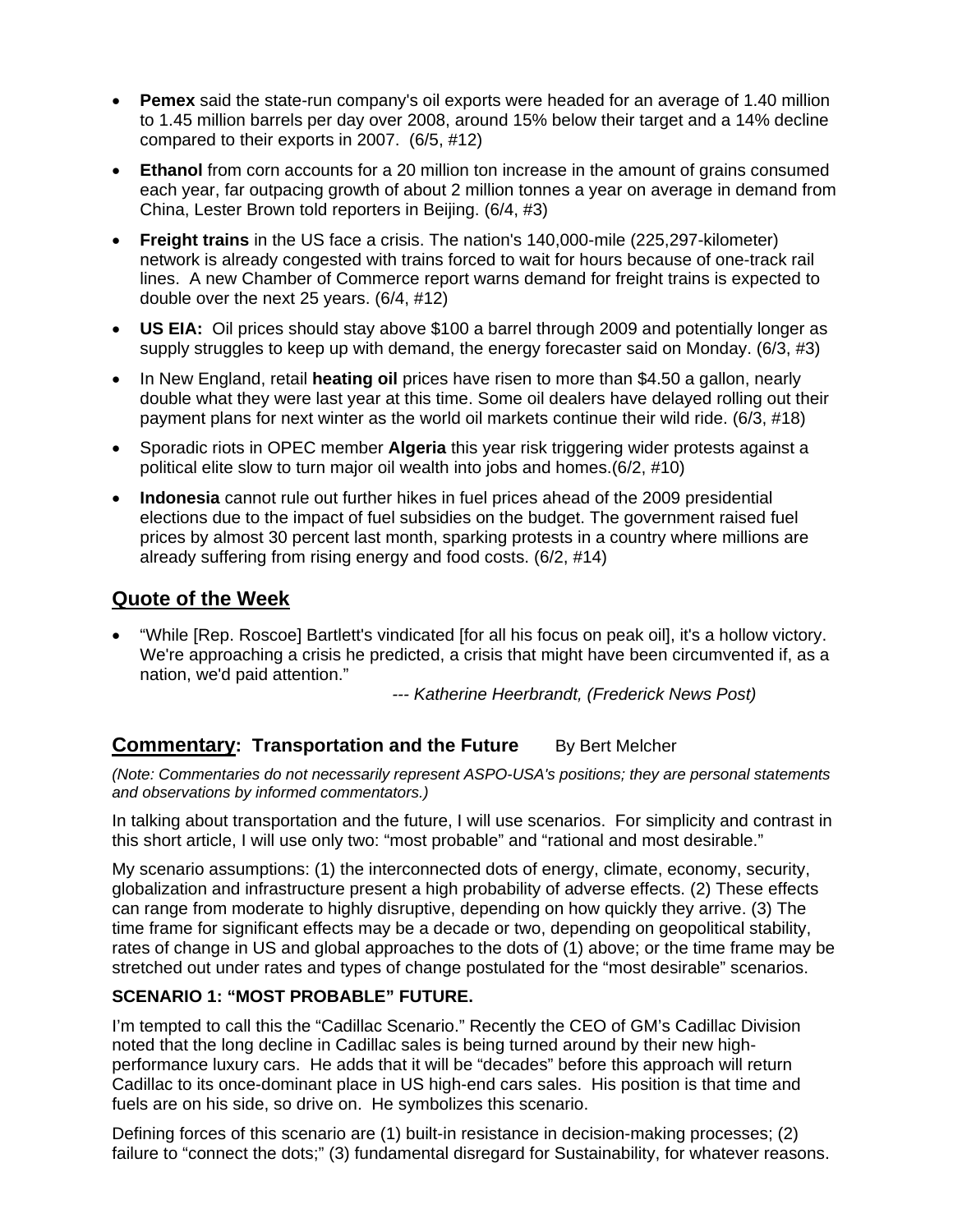In a 1969 University of Colorado national seminar "Urban Transportation for Tomorrow," I presented a paper titled "Built-In Resistances and the Decision-Making Process: The Transportation Element of the Urban Problem." I could have written it yesterday. *Déjà vu* all over again. The first scenario is shaped both by that paper plus by the phenomenon that I should have used for the title: "built-in decisions and the resistance-making process."

The resistances and constraints in public and private decision-making about our transportation future generally fall into four general areas: conceptual, resources, structural or institutional, and exogenous matters (externalities) which impinge upon decision-making. These resistances have been hardened into institutions and into frozen resource allocations. Conceptual resistances start with the definition of the problem. In transportation, at the risk of a slight oversimplification, our transportation planners and engineers, supported by special interests and too much of the public, see the problem as congestion relief and better mobility for the car. These people see transportation as an end in itself, relatively disconnected from environment, social justice, resource limits, and other linkages. As long as the conceptual basis is "freedom of mobility" rather than "efficient accessibility," major decisions undertaken without a valid conceptual foundation will prove extremely costly.

A second major resistance relates to the argument over centralized vs. decentralized urban form. This argument begs for a more comprehensive and rational decision-making process. There is no doubt that a more efficient urban form promotes transit, walking and reduction of vehicle miles of travel. Currently this matter is gaining converts and some changes are occurring, but the pace and magnitude are minimal. Conceptual-philosophical resistances exist in a tradition of anti-urban bias and rural past, and a general predisposition in our technocracy toward the "sub-urban"; it is natural that a degree of subjectivity enters public decision-making.

Pricing and financial allocation are also of profound significance. In highway financial allocation, the use of benefit/cost ratio analyses as well as sufficiency rating is not utilized in overall budgeting. Planning does not identify a full range of alternative types of improvements, the most economical alternative to adopt, or the timing of the improvement. Pricing concepts are unsophisticated in comparison with the magnitude of the task of providing "responsible transportation for tomorrow."

At present, we tend to speculate about long-range ramifications according to our areas of expertise. Related to this is a frequent inability to comprehend the potentials – favorable and adverse - of science and technology. Worse, compared to the 1960's, belief-based conceptualization has grown and science-based decisions have been marginalized. This perpetuates the "most probable" scenario and is counter-productive to efforts to redirect it.

Institutional and structural problems include institutional frameworks, a complex body of laws, institutional levels of decision-making, and just plain politics. Structural constraints are critical. When we build a facility, we build in a long-term future, both physically and functionally. The political structure of infrastructure is self-perpetuating: the investment in infrastructure creates lobbying power and self-interest that shape political decisions, almost invariably against change. And sadly it does not lead to fiscal prudence and economic efficiency in decision-making. It is fiscally imprudent to build short-lived and high maintenance infrastructure, but the mono-modal system of highways falls into this category. Economic inefficiency has lead to the effective bankruptcy of our transportation financing system, as well as tremendous infrastructure debt for future generations. The point of this is that the "most probable" scenario is created by these conditions. Institutional structure perpetuates this scenario. If we were rational, we would have truly multimodal agencies at Federal and state level, with flexibility to assign funding to the most prudent, efficient and sustainable methods of providing accessibility.

Regarding the "dots", one of the problems of avoiding adversity is our inability and unwillingness to connect the dots. Absent the connections, the law of unintended consequences prevails. The rush to corn-based ethanol illustrates this: soaring food prices and starvation conditions for hundreds of million, entrenched subsidies, low net energy, high pollution, etc.